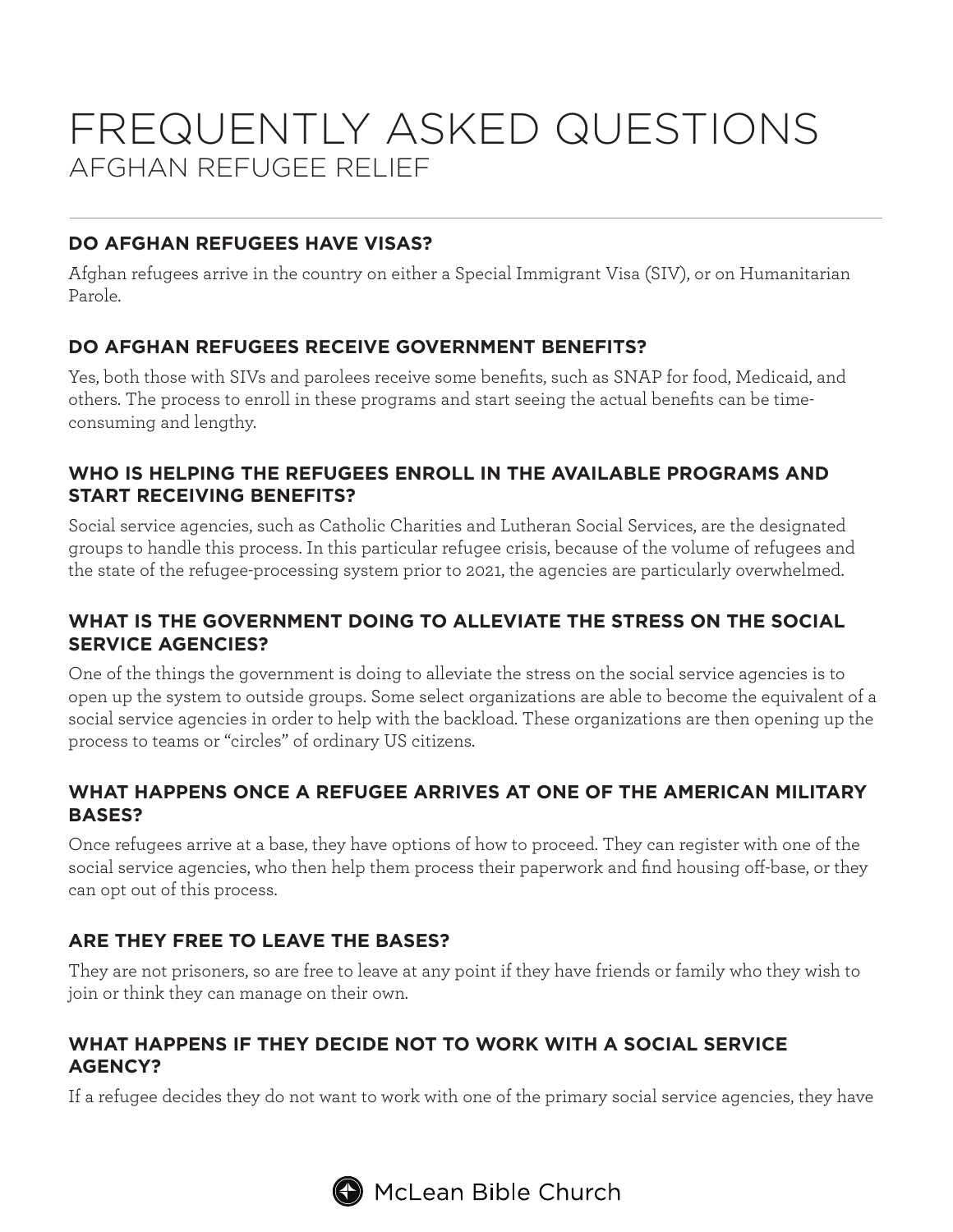a two basic options. The first is that they can withdraw from the system entirely, and work through the process on their own. The second option is that they can work with one of the supplemental organizations that have been authorized through the government. Should they take this option, these organizations, such as Samaritan's Purse, then assign families through their 'circle' programs and private teams take on the responsibility of supporting the refugees.

## **WHAT IS THE BEST WISDOM FOR MOVING FORWARD AS QUICKLY AS POSSIBLE?**

Once registered with a particular social service agency it is strongly recommended that they stay with that agency even if things are slow. It does them a disservice to jump out of line and start with a new agency as they go to the very back of the line, and because these agencies are overwhelmed, they are not able to get through their own list of refugees quickly.

# **WHAT IS THE PROCESS OF ENROLLING IN ALL OF THE PROGRAMS LIKE?**

The most important thing to remember about the process is that it will take time! While we appreciate how difficult it can be to wait, and how we would like to be able to spare them from this scenario as they will undoubtedly have some significant issues, ultimately the best thing for them to do is stay in the process with the social service agency. While they are waiting, you can help them with other things that they would likely appreciate, such as finding the nearest playground for their kids, navigating a grocery store, sharing a meal and enjoying some personal contact with friendly people in a new country, and many other things.

## **HOW MUCH FUNDING IS THE GOVERNMENT PROVIDING PER AFGHAN REFUGEE?**

The US government provides \$2275 per Afghan refugee. Additionally, they receive SNAP benefits for food, Medicaid, and a few others.

# **WHAT IS MBC DOING TO HELP AFGHAN REFUGEES?**

MBC is providing support and assistance for Afghan refugees both on a global and local level. Locally we are working with Samaritan's Purse to sponsor "Care Teams" or "Circle Teams" that provide support to refugee families. We are donating supplies and financial assistance to other local partners and are informally providing support to a handful of other refugee families. Currently we are working to provide ESOL training classes in the Alexandria area, and train volunteers to help in various other ways. This is a church-wide response, so if you are interested in helping, please sign up **[here](https://airtable.com/shrIsWWCliEbkBKuo)**.

Globally, we are working with missionaries serving Afghan refugees who are being resettled in other countries across the region. We have partnered with organizations such as Pioneers to help with these resettlement efforts. Additionally, we are in the process of identifying opportunities to support believers and churches who have remained in Afghanistan.

## **WHAT DOES A "CIRCLE TEAM" OR "CARE TEAM" LOOK LIKE, AND WHAT ARE THEY RESPONSIBLE FOR?**

The short answer is that a team consists of five or more adults who commit to serve an Afghan refugee family for a period of months. Responsibilities include helping them find housing, find work, register for medical coverage and get the kids in school, navigate grocery stores, find a mom's group, work the thermostat, or anything else that they need. Teams will require one person to serve as the lead. This is



 $\bigoplus$  McLean Bible Church